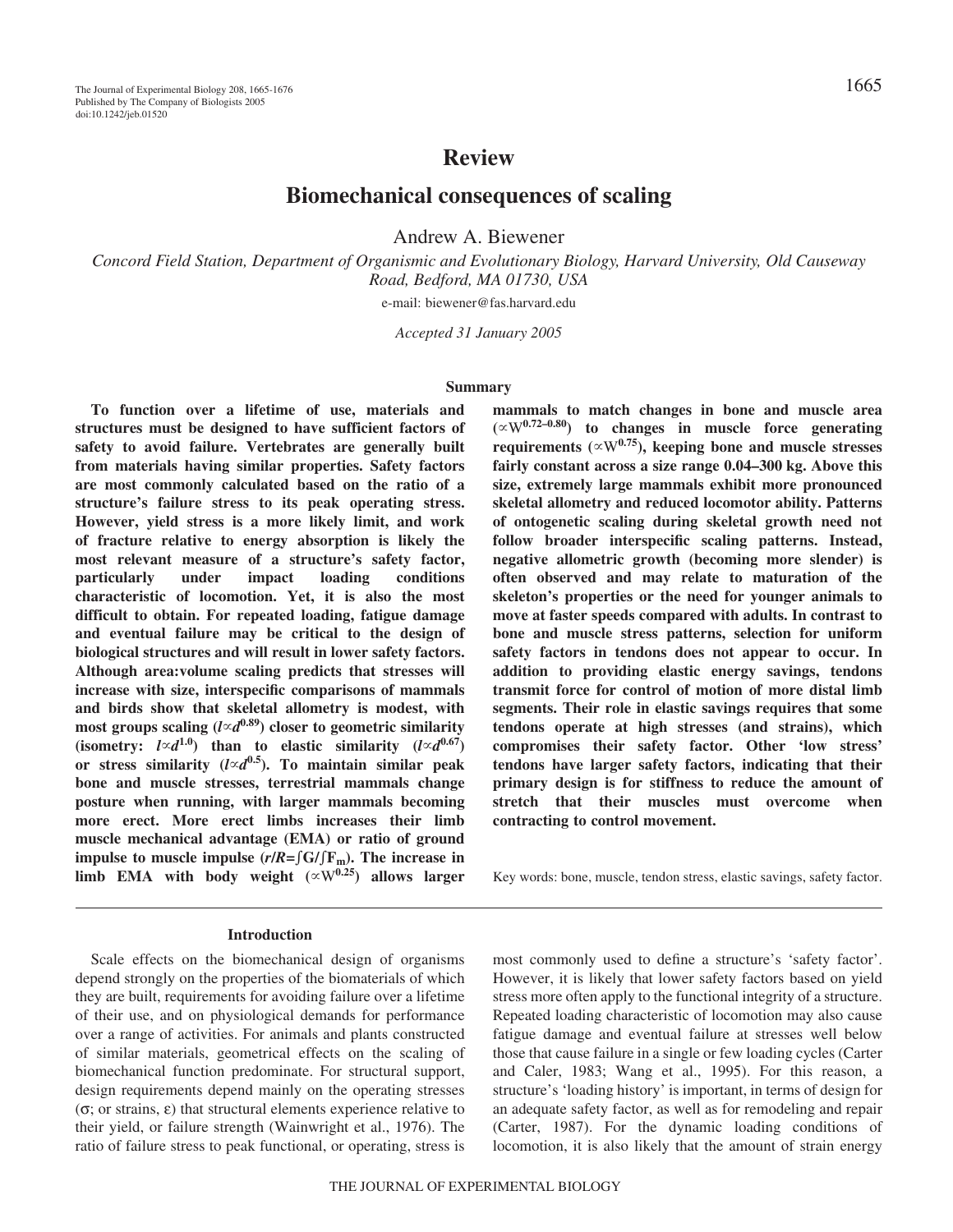## 1666 A. A. Biewener

that must be absorbed during a loading cycle relative to the work of fracture of a material (e.g. bone or tendon) is the most critical determinant of a structure's safety factor. Because the distribution and amount of strain energy absorption in structural elements are difficult to measure during locomotion, energy absorption is not often used to evaluate a structure's safety factor relative to its mechanical use.

For skeletal support elements, such as animal limb bones, design to maintain an adequate safety factor and avoid failure over a lifetime of use is most critical. However, for elastic elements, such as tendons and ligaments, the capacity for strain energy savings to reduce muscle work and lower the energy cost of locomotion also has selective value. Consequently, a trade-off exits in the design of tendons for adequate strength *versus* achieving high-energy savings, which depends on the tendons experiencing high strains (strain energy per unit volume of material is  $\alpha \varepsilon^2$  or, equivalently,  $\sigma^2$ ; Alexander, 1988; Biewener, 2003). Morphological evidence suggests that most tendons are designed to have high safety factors, in excess of what is required for effective strain energy savings and necessary strength (Ker et al., 1988). This indicates that maintaining sufficient stiffness (force/displacement) for control of length and thus, position and movement of limb segments, may be an overriding design requirement for many tendons. Such tradeoffs in functional design therefore can result in quite distinct operating stresses and safety factors.

In this article, I focus on the biomechanical consequences of scaling in the limbs of terrestrial vertebrates, principally birds and mammals, comparing design requirements for three locomotor elements: bones, muscles and tendons. While other structural elements (e.g. cartilage) are clearly of key importance to the biomechanical function of these animals, less is known about the scaling implications for the design of cartilage in the joints of small *versus* large animals. Although my focus is on vertebrate animals, general principles concerning design tradeoffs for differing functions likely apply broadly to other organisms. Scaling comparisons across vertebrate taxa also reflect my conviction that size effects predominate over historical evolutionary constraints with respect to their influence on skeletal design and interpretations that may be drawn from scaling patterns. Although historical constraints clearly underlie the biomaterials of which diverse groups of organisms are built, over this broad diversity body size varies enormously and, as a result, plays a dominant role.

### **Scale effects on the vertebrate skeleton**

Because stress (and strain, which is proportional to stress based on a material's elastic modulus; (Biewener, 2003; Wainwright et al., 1976) depends on the ratio of force applied and transmitted over a certain cross-sectional area of a material  $(\sigma = F/A)$ , peak functional stresses are predicted to increase with size. By geometric similarity (or isometry), in which all lengths (*l*) and diameters (*d*) of similar structural elements scale to the animal's weight,  $l \propto d \propto W^{1/3}$ , stress is predicted to scale  $\propto W^{1/3}$ , given that force scales  $\propto$ **W**<sup>1</sup> and  $A \propto$ **W**<sup>2/3</sup>. This has profound

implications for how vertebrate animals are built and function, and in the terrestrial environment counter gravitational and inertial forces. Because of the strong increase in stress with size predicted by geometric similarity, early work dating from Galileo (Galilei, 1638) predicted that skeletal elements in different sized animals would exhibit strong positive allometry (i.e. becoming increasingly robust with size). McMahon (1973, 1975b) published two influential papers arguing that animals scale with elastic similarity ( $l \propto d^{2/3} \propto W^{1/4}$ ) to maintain similar elastic deformations under equivalent loading conditions. Although elastic similarity reduces the scaling effect of size on stress and strain, it predicts an increase: σ**W**1/4 for axial stress and  $\sigma \propto W^{1/8}$  for stresses due to bending and torsion. Only under conditions of static stress similarity (McMahon, 1975b) can stress remain constant across size based on geometry alone.

Although ungulates, and bovids in particular (McMahon, 1975a), have limb bones that scale close to elastic similarity, over a much broader size range mammalian (Fig. 1) and avian taxa scale closer to geometric similarity (Alexander, 1979; Biewener, 1982; Maloiy et al., 1979; Selker and Carter, 1989), with the prediction that peak bone stresses scale  $\propto$ **W**<sup>0.28</sup>. Consistent with their geometrically similar form, mammals and birds of different size move in dynamically similar fashion (Alexander and Jayes, 1983; and see Alexander p. 1645, this issue) at equivalent points in gait. Nevertheless, because the fracture strengths of mammalian and avian bones are generally uniform (Biewener, 1982; Currey, 2002), measurements of



Fig. 1. Length–diameter scaling patterns of long bones from three groups of mammals: carnivorans (blue line: Bertram and Biewener, 1990), bovids (black line: McMahon, 1975a) and ceratomorphs (red line: Prothero and Sereno, 1982). Data for carnivorans exhibit differential allometry with smaller families scaling more closely to isometry and larger families closer to elastic similarity (reflected by light blue dashed lines). The larger carnivorans match the pattern for bovids, which scale with elastic similarity. Ceratomorphs scale with stronger allometry, close to stress similarity. Larger-sized bovids also exhibit this pattern. Adapted from Bertram and Biewener (1990, Fig. 5). Lines are based on least-squares regressions.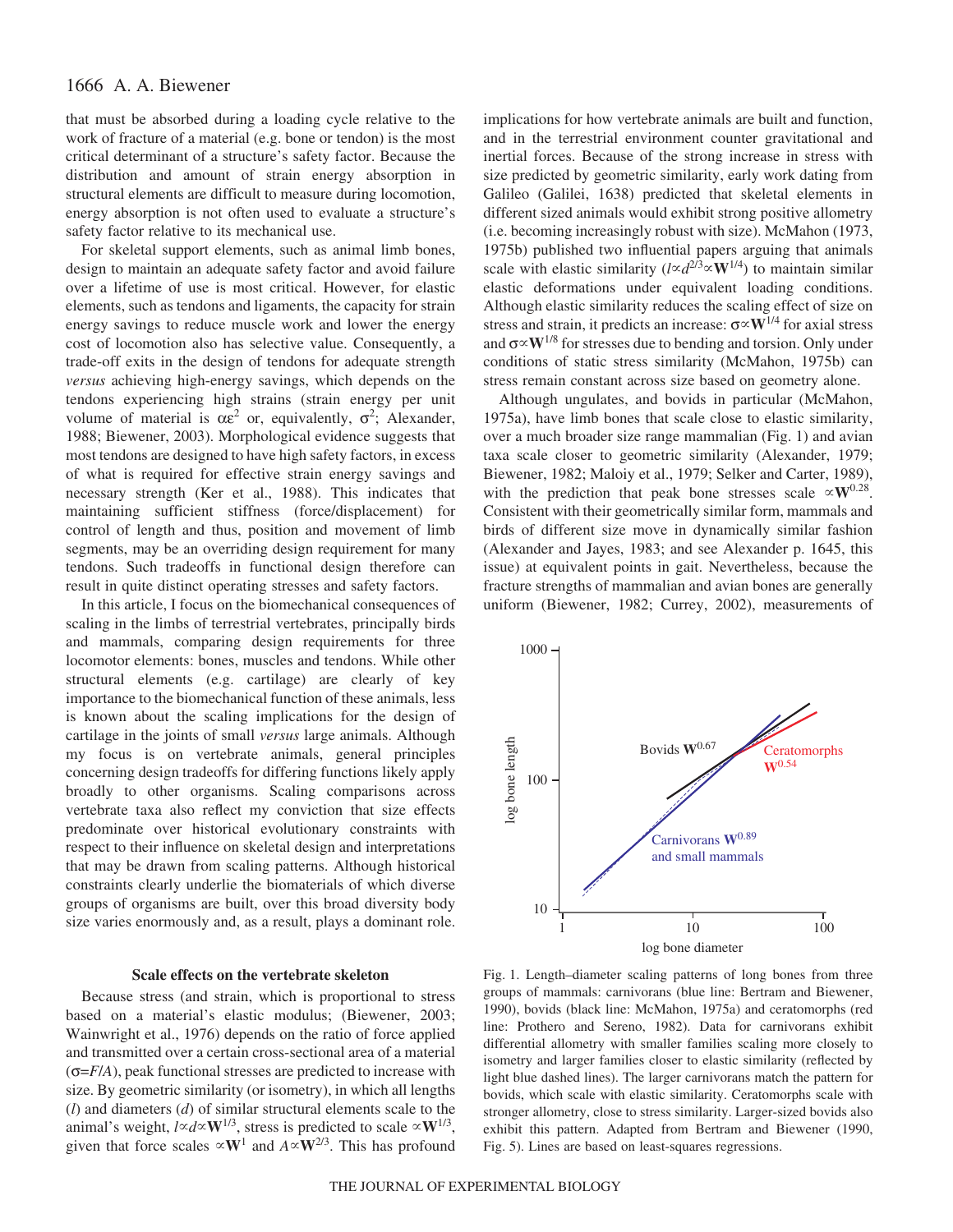compressive stresses operating in the limb bones of chipmunks and ground squirrels during galloping in the range of –31 to –86·MPa (mean for both species: –57·MPa; Biewener, 1983) would predict (using  $\sigma \propto W^{0.28}$ ) that no terrestrial mammals or birds should exist with similar ability to run and gallop at a size much greater than 20 kg in body mass, without exceeding a compressive fracture strength of  $-240$  MPa (Currey, 2002)!

The presence of much larger land animals is likely best explained by either a reduction in locomotor ability at very large size or regular changes in limb posture and mechanical advantage that reduce the magnitude of muscle forces (**Fm**) required to support weight-related ground reaction forces (Biewener, 1989, 1990). Although there is evidence (Alexander et al., 1977) that larger artiodactyls increase their relative limb support time (duty factor), which may help to reduce body weight related ground forces, this does not appear to be a general pattern within mammals and birds (Gatesy and Biewener, 1991).

By adopting more erect postures when they run, large



Fig.  $2. (A)$  Limb EMA defined as the ratio of extensor muscle moment arm (*r*) *versus* ground force moment arm (*R*), which over the period of limb support equals the ratio of ground force (**G**) impulse *versus* muscle force ( $\mathbf{F}_{\mathbf{m}}$ ) impulse. (B) Effect of posture on limb EMA, showing that small animals with crouched postures have lower limb EMA (smaller '*R*' moment arms: green bars) than larger animals with more erect postures.

mammals are able to reduce the moment arm (*R*) of the ground reaction force (**G**) relative to the muscle's moment arm (*r*, Fig. 2). This decreases the magnitude of joint moments produced by the ground reaction force  $(=\mathbb{R}\times\mathbb{G})$ , which are the principal moments that the muscles and bones of the limb must withstand during ground contact (moments due to segment inertia and segment weight are much smaller and most important during limb swing; Biewener, 2003). The 'external' moments produced by the ground force are counteracted by muscle moments, so that at each joint  $F_m \times r = G \times R$  (ignoring segment inertia and weight). By measuring changes in **G** and *R* at different instances in time during ground contact, and assuming a fixed agonist moment arm (*r*), weighted by the muscle agonists' fiber-areas, changes in muscle force required to support ground reaction moments can be determined. These are averaged over the period of limb support by determining the ratio of ground impulse ( $\int \mathbf{G}$ ) to muscle impulse ( $\int \mathbf{F_m}$ ), to calculate the agonist muscles' effective mechanical advantage (EMA) at a particular joint. By running with more upright postures, larger terrestrial mammals increase their effective limb's effective mechanical advantage (EMA= $r/R = \int G / \int F_m$ ), reducing the magnitude of muscle force transmitted to bone elements and tendons. Over a size range from mice to horses, when averaged for the major fore and hind limb joints, EMA scales  $\propto$ **W**<sup>0.25</sup> (Fig. 3A,B). Given that peak ground forces generally match changes in body weight  $(G \propto W^1)$ , this implies that weight-specific muscle forces  $(\mathbf{F_m/W})$  are expected to vary  $\propto$ **W**<sup>-0.25</sup>. It also predicts that terrestrial mammals of different size produce the same force per unit gram (volume) of muscle recruited to support their body weight when running (Biewener, 1989). This follows from the fact that mammalian muscle fiber lengths generally scale  $\propto$ **W**<sup>0.23</sup> (Alexander et al., 1979), so that force per active muscle volume (= weightspecific force  $\times$  fiber length) generally scales  $\propto$  **W**<sup>-0.25</sup> $\times$  **W**<sup>0.23</sup>, or close to  $W^0$ . However, it is worth noting that muscle fiberlength and fiber-area scaling exponents can vary substantially between different muscle groups (Pollock and Shadwick, 1994), so that the scaling of muscle stress and force per unit volume within different muscles may also be expected to vary. The functional implications of such variation would be interesting to explore.

The scaling of mammalian limb EMA also matches the general scaling of force production observed by Marden and Allen (2002) (and see also Marden p. 1653, this issue) for both animate (muscle, myosin, dyenin, kinesin) and inanimate (winches and linear actuators) translational motors, as applied to dragonfly flight muscle (Schilder and Marden, 2004). Marden and Allen (2002) found that force output of animate and inanimate translational motors scales  $\propto$ **W**<sup>0.67</sup>, but when the leverage (moment arm, *r*) of dragonfly flight muscles is measured, overall 'leveraged force output' of the dragonfly flight muscles to move their wings scales  $\propto$ **W**<sup>1.0</sup>. Although this scaling pattern obeys geometric similarity (i.e. force  $\propto$ **W**<sup>0.67</sup> and  $r \propto W^{0.33}$ ), it parallels closely the pattern of muscle force output and limb mechanical advantage observed for terrestrial mammals, which follow 3/4 and 1/4 power scaling.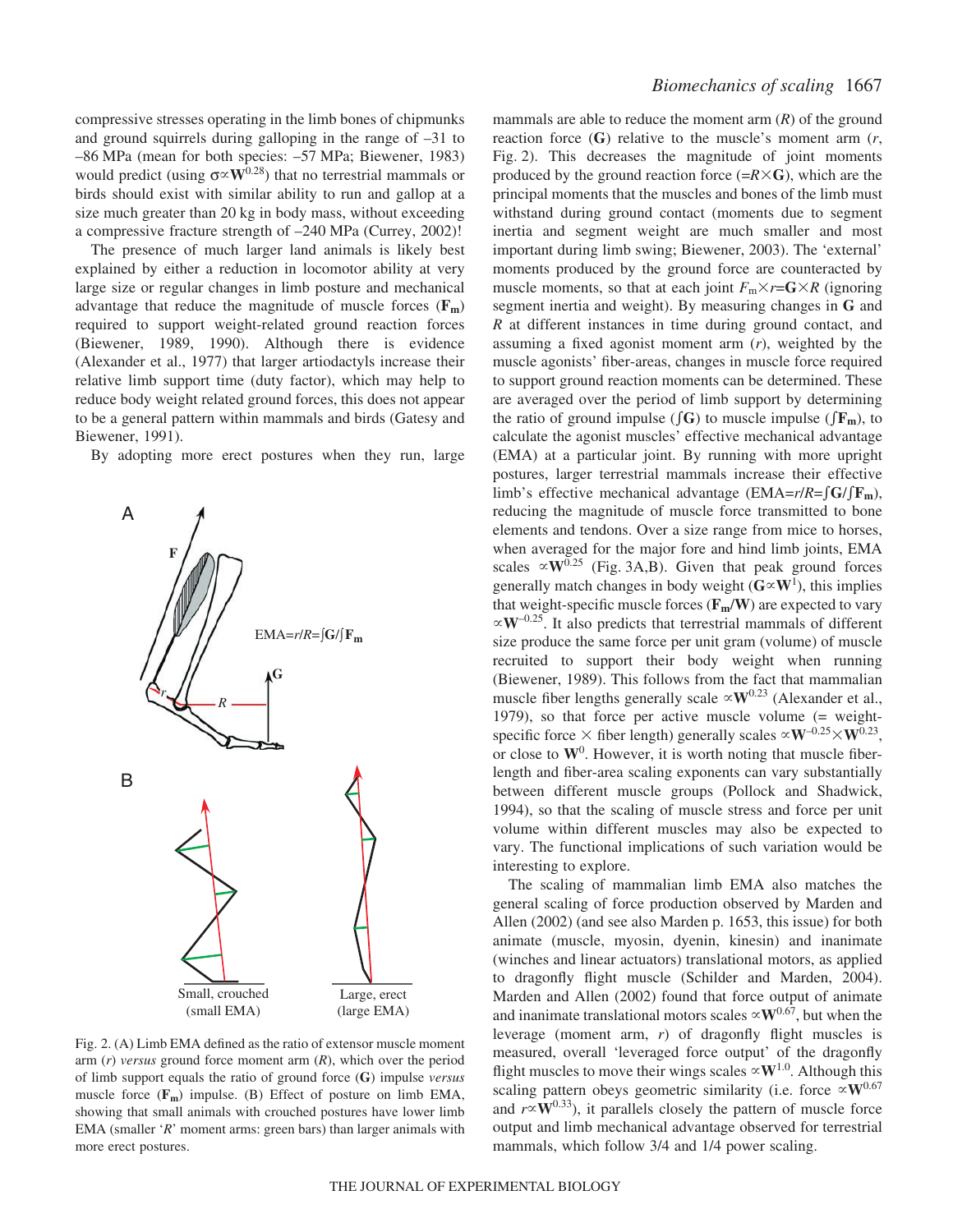

Fig. 3. (A) Forelimb and (B) hindlimb effective mechanical advantage (EMA) scaling for all mammalian species (original data reported in Biewener, 1989). Rodents are distinguished from other mammals by black squares. The lines are the least squares regressions for all species, except for the human data shown in (B). Human EMA during walking ('W') falls within the 95% confidence interval for all other mammals (not shown), but during running ('R') falls below (Biewener et al., 2004). (C,D) Forelimb and hindlimb EMA scaling of rodent species compared with the line for all mammals. No significant difference in scaling is observed for either limb; however, this is limited by the fact that the majority of mammalian species studied to date are rodents. Body mass  $(M_b; kg)$ ; Fore- and hind-limb EMAs  $(r/R)$ ; mean EMA =  $M^{0.25}$ .

Interestingly, in contrast to quadrupedal mammals that have been studied, which show little consistent change in limb EMA across speed and gait change (Biewener, 1989), human limb EMA significantly decreases from walking to running (Fig. 3B; Biewener et al., 2004). This results primarily from the knee being extended during walking *versus* flexed during running, consistent with the shift in limb mechanical function from pendular exchange of center of mass potential and kinetic energy during walking to spring-like energy savings during running (Cavagna et al., 1977). The lower limb EMA during running results in a fivefold increase in force by the knee extensors, compared with a twofold increase at the hip and no change at the ankle. It also correlates with the higher energy

cost of human running compared with walking (Margaria, 1976) and compared with quadrupeds of similar size (Taylor et al., 1970).

When rodents are compared (as a group) with mammals more generally there is no significant difference in EMA scaling (Fig. 3C,D). However, a limitation of this comparison is that most of the species (9 of 14) included in the 'mammal' line are rodents. When goats (*Capra hircus*) are compared with capybaras (*H. hydrochaeris*), and adjusted for the same size, goats have a significantly greater forelimb EMA (*P*<0.01) and greater overall (fore and hind) limb EMA (*P*<0.05) than capybaras. Whether artiodactyls, and ungulates as a group, have generally more erect postures than rodents remains to be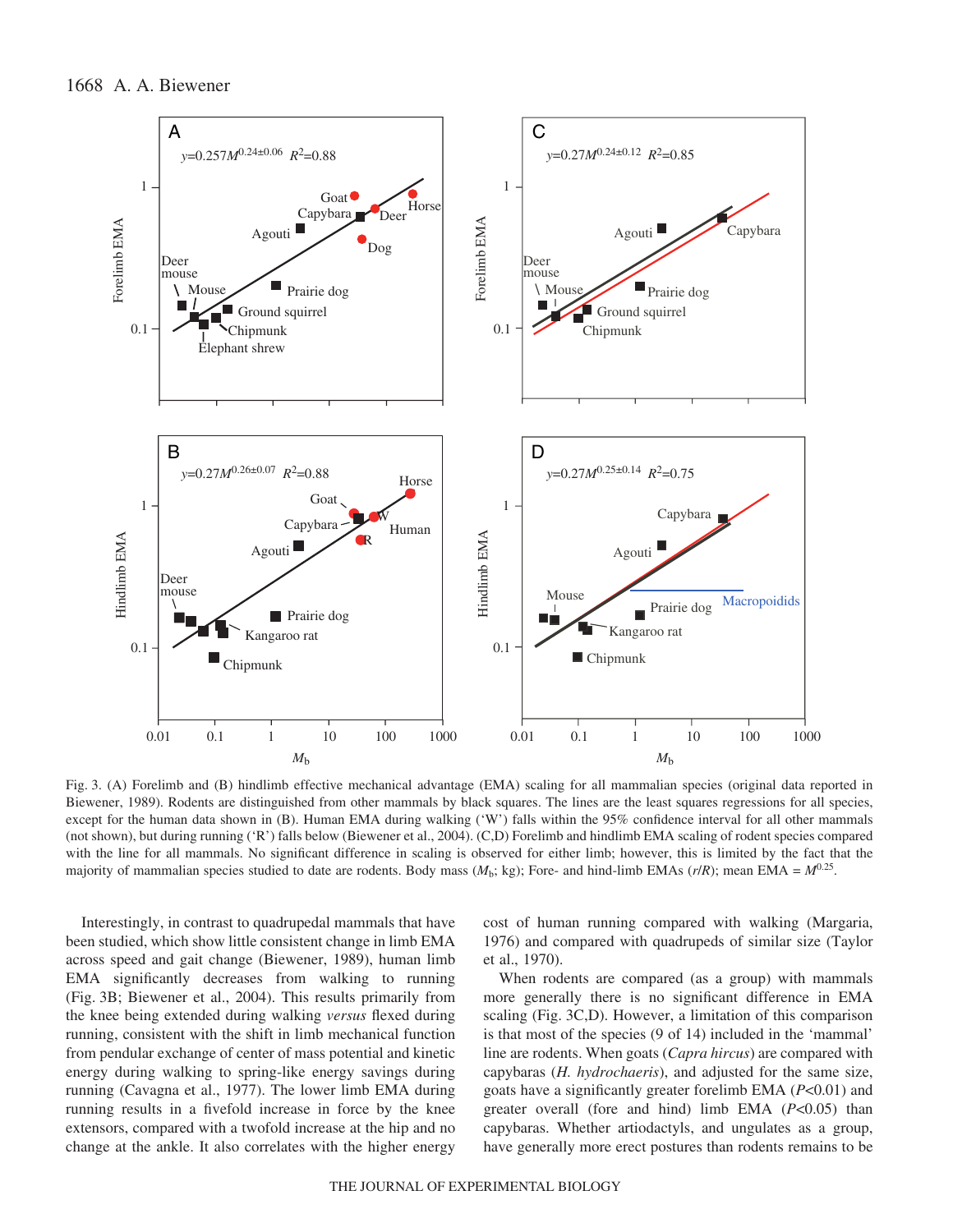determined. A broader range of ungulates, particularly at smaller size, needs to be studied. A potential difficulty with this comparison is that capybaras are semiaquatic animals, which might be expected to affect their limb mechanics. As the largest rodent species, their values may disproportionately influence the regression line. However, the capybara values fall close to the line for rodent EMA scaling. When compared with values predicted based on least-squares regression of the other rodent species alone (capybara data excluded), the capybara hind limb EMA is 78% greater than predicted and the fore EMA is 5% lower than predicted.

Consequently, while general scaling effects of more erect posture on limb EMA to reduce bone and muscle stresses appear to apply within rodents and across mammals more generally, data for a broader diversity of land animals is needed to improve our understanding of how evolutionary ancestry may influence biomechanical constraints of scaling relative to other functional determinants of limb and skeletal form. For example, in a comparison of different sized macropoidids, Bennett and Taylor (1995) found that ankle EMA does not change with size (averaging 0.24), in contrast with the eutherian mammals discussed above (Fig. 3D). This appears to reflect selection favoring increased elastic energy savings (discussed below) in larger macropodids, at the risk of increased operating stresses in their hind limb tendons, bones and muscles. In addition, no data yet exist to compare avian bipeds across their size range in terms of limb EMA and whether a scaling pattern similar to terrestrial eutherian mammals emerges. In a study comparing skeletal allometry in different carnivoran families with that observed in bovids and certaomorphs, Bertram and Biewener (1990) found evidence for differential allometry across taxonomic groups at different sizes (Fig. 1). In contrast to carnivorans and other small to moderate-sized mammals (Bou et al., 1987; Christiansen, 1999), which scale generally close to geometric similarity, bovids display elastically similar scaling (McMahon, 1975b). Whereas, at extremely large size ceratomorphs scale with increasing skeletal robustness (Prothero and Sereno, 1982) close to static stress similarity (Fig. 1). These patterns of differential skeletal allometry within terrestrial mammals suggest different biomechanical and physiological constraints may apply between taxonomic groups that span different size scales. It is also the case that no study has examined whether ontogenetic changes in limb EMA occur within a species. Although size change during growth is often much less than across a diversity of related species, postural changes in limb loading could well play a role in terms of growth-related changes in skeletal form and function.

In recent studies of the ontogenetic growth and skeletal biomechanics of goats (Main and Biewener, 2004a) and emu (*Dromaius novaehollandiae*; Main and Biewener, 2004b), locomotor bone strains were found to increase in the goat radius and in the emu tibiotarsus (Fig.  $4A,B$ ) and femur (not shown) with growth and age, in contrast to the generally uniform peak strain patterns found in the chick tibiotarsus during growth (Biewener et al., 1986). This increase appears

to result from isometric scaling of peak ground reaction forces (**G**) at different ages during growth relative to negatively allometric scaling of bone area and second moment of area in the goat radius and isometric scaling of bone geometry in the emu tibiotarsus (Fig.  $4C$ ,D) and femur (not shown). The finding of a relative thinning of the radius in goats and to a certain degree in the emu tibiotarsus and femur is surprising, but may be explained by the need of smaller young animals to run at relatively faster speeds to keep up with larger adults (Main and Biewener, 2004a). In an earlier study, Carrier (1983) found that jackrabbits (*Lepus californicus*) also exhibit negative ontogenetic growth allometry in the tibia and femur, which may offset the reduced mineralization (and stiffness) of their bone at an early age and small size. As no difference in mineralization has been found in goats and emu from 2 weeks of age to adult (Main and Biewener, 2004b), it would be interesting to know whether jackrabbit bone strains are maintained uniformly during growth as they are in the chicken tibiotarsus (Biewener et al., 1986). These results show how other factors (such as an ecological pressure for group movement to reduce predation risk in younger animals) may influence the biomechanics and scaling of ontogenetic growth in ways that may differ considerably from those found more broadly across species of different size. Additional studies of musculoskeletal growth trajectories in relation to locomotor performance are needed for a greater understanding of how such factors may interact with size to influence biomechanical design strategies during ontogenetic growth.

## **Scale effects on muscle function**

The scaling of limb mechanical advantage in terrestrial eutherian mammals suggests that peak stresses developed by limb muscles at equivalent levels of physical activity are generally similar. This follows from the scaling of muscle force based on limb EMA  $\propto$ **W**<sup>0.75</sup> (Biewener, 1989), which fairly closely matches the scaling of muscle cross-sectional area  $\propto$ **W**<sup>0.80</sup>, based on the results of Alexander et al. (1979). To date no study has formally tested the prediction that peak muscle stresses are size-invariant, but reported values of muscle stresses developed in various terrestrial species during moderate to strenuous activity to date generally support this conclusion (Table 1). Although peak muscle stresses vary fourfold, there is no significant correlation with the ratio of muscle area to tendon area:  $A_m/A_t$ ; Fig. 5), or with body size. Much of the variation in peak muscle stresses reflects differences in measurement technique and differing performance of the animals studied (e.g. kangaroo rat hopping *versus* jumping, Table 1). In one study (Perry et al., 1988) that compared muscle stresses acting in the ankle extensors of quadrupedal rats (*Rattus norvegicus*) *versus* bipedal kangaroo rats (*Dipodomys spectabilis*) moving at their preferred speed and gait (rat gallops at  $1.48 \text{ m s}^{-1}$ ; kangaroo rat hops at 1.46 m  $s^{-1}$ ), similar peak muscle stresses (70 and 69 kPa) were found.

Whereas *in vivo* methods provide direct measurements of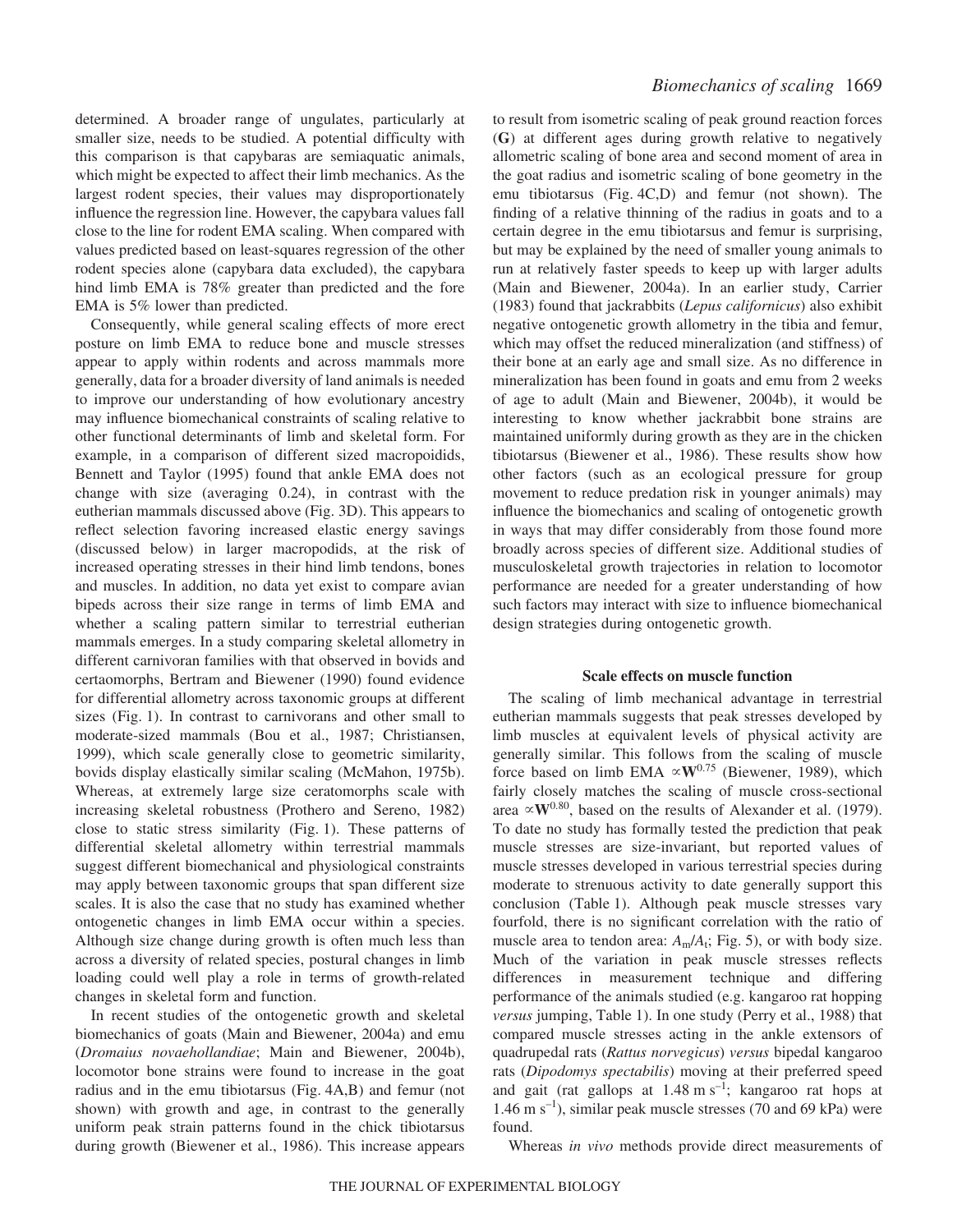

Fig. 4. (A,B) Bone strain *versus* age and size in the midshaft of the goat radius and the emu tibiotarsus. Data for goats are binned by age-size groups (small, intermediate and large). Data for emu are graphed as scatterplots, with animals compared at a duty factor of 0.40 over the range of size for which data are shown. Least-squares regression was used to test for effects of size on strain. (C,D) Scaling of bone geometry. Body mass  $(M_b; \text{kg})$ ; area (mm<sup>2</sup>); second moment of area (mm4 ). Cross-sectional area and second moment of area in the cranio-caudal  $(I_{CC})$ and medio-lateral  $(I_{ML})$  directions in goat radius and emu tibiotarsus. Light solid and broken lines depict scaling relations expected for geometric similarity (GS) and stress similarity (SS), respectively. Bold solid lines show least-squares regression slopes. *P*-values test for a significant difference of the regression slope from geometrically similar scaling (*P*<0.05). Although not shown, peak ground reaction forces (**G**) were scaleinvariant for both species, averaging 2.0 **W** for the emu when running at a duty factor of  $0.40$ , and  $1.5\,\text{W}$  for the goat forelimb at a gallop.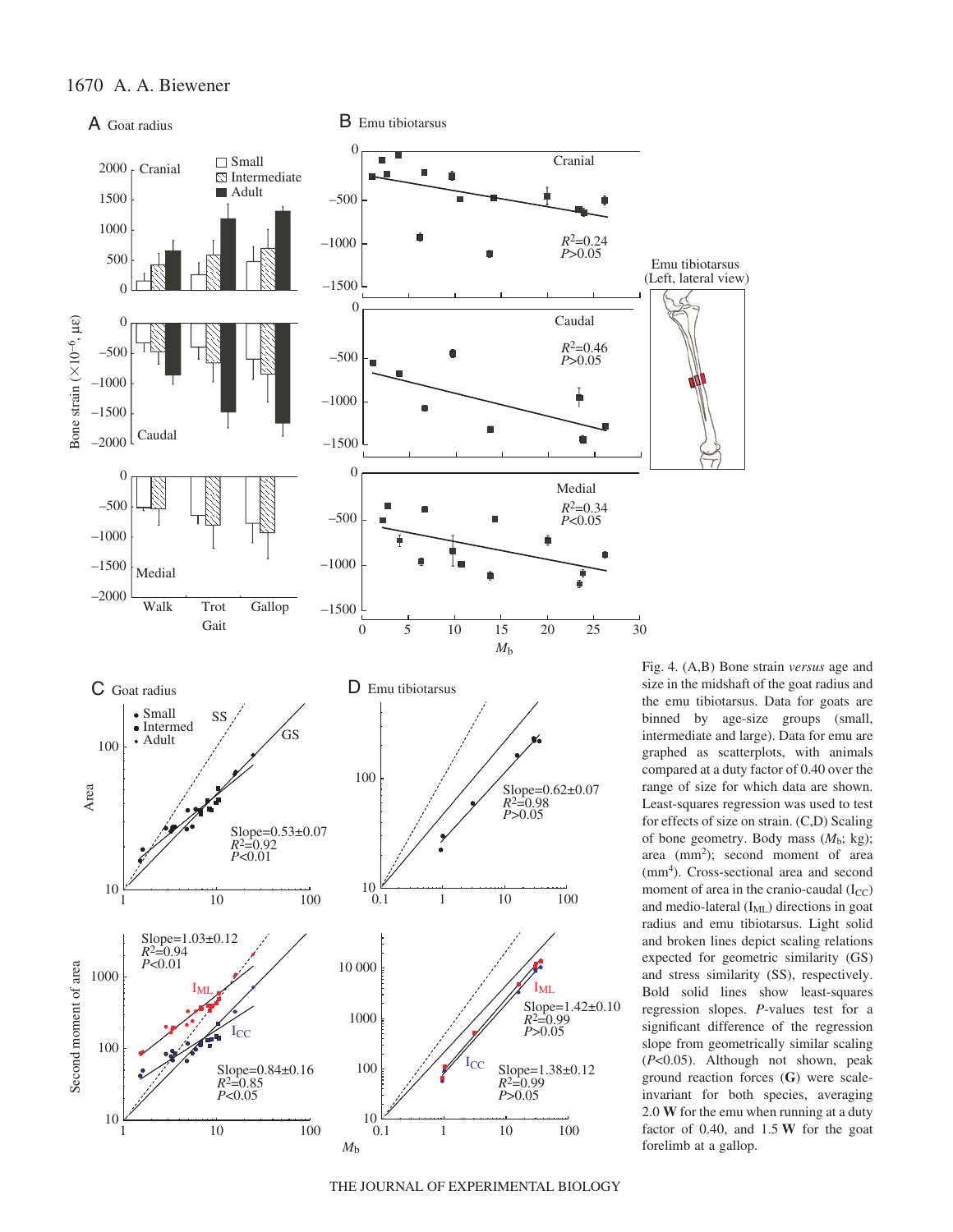| Species (mass, kg)           | Muscle             | $\sigma_{m}$ (kPa) | $\sigma_t(MPa)$          | $A_m/A_t$                | Activity                       | Method    | Reference      |
|------------------------------|--------------------|--------------------|--------------------------|--------------------------|--------------------------------|-----------|----------------|
| Horse (270)                  | Fore DDF           | 240                | 45                       | 223                      | Galloping                      | Inv. dyn. | 1              |
|                              | Fore SDF           | 240                | 34                       | 150                      |                                |           |                |
|                              | Gastrocnemius      | 245                | 28                       | 114                      |                                |           |                |
| Human $(75)$                 | Triceps surae      | 151                | 50                       | 167                      | Running $(4 \text{ m s}^{-1})$ | Inv. dyn. | 2,3            |
|                              | Quadriceps         | 255                | $\overline{\phantom{m}}$ | $\overline{\phantom{0}}$ |                                |           |                |
|                              | Hip extensors      | 110                | $\overline{\phantom{m}}$ | $\overline{\phantom{m}}$ |                                |           |                |
|                              | Triceps surae      | 101                | 33                       | 167                      | High jump                      | Inv. dyn. | $\mathfrak{Z}$ |
|                              | Quadriceps         | 277                | $\qquad \qquad$          | $\qquad \qquad -$        |                                |           |                |
|                              | Hip extensors      | 120                | $\overline{\phantom{m}}$ | $\overline{\phantom{0}}$ |                                |           |                |
| Goat $(34)$                  | <b>SDF</b>         | 58                 | 7                        | 110                      | Canter                         | In vivo   | $\overline{4}$ |
|                              | Gastrocnemius      | 72                 | 13                       | 175                      |                                |           |                |
| Dog (36)                     | Triceps surae      | 245                | 84                       | 296                      | Jumping                        | Inv. dyn. | 5              |
| Red kangaroo (6.6, juvenile) | Plantaris (SDF)    | 170                | 42                       | 245                      | Hopping                        | Inv. dyn. | 6              |
|                              | Gastrocnemius      | 170                | 84                       | 275                      |                                |           |                |
| Rock wallaby (6.6)           | Triceps surae      | 279                | 39                       | 147                      | Jumping                        | Inv. dyn. | $\tau$         |
|                              |                    | 201                | 28                       |                          | Hopping                        |           |                |
| Tammar wallaby (4.8)         | Plantaris (SDF)    | 262                | 37                       | 189                      | Hopping                        | In vivo   | 8              |
|                              | Gastrocnemius      | 227                | 34                       | 150                      |                                |           |                |
| Cat $(3.6)$                  | Plantaris (SDF)    | 123                | 17                       | 140                      | Trotting                       | In vivo   | $9*$           |
|                              | Gastrocnemius      | 73                 | 8                        | 109                      |                                |           |                |
| Kangaroo rat (0.12)          | Triceps surae      | 297                | 33                       | 120                      | Jumping                        | Inv. dyn. | 10             |
| Guinea fowl (1.3)            | Digital flexor-IV  | 115                | 8                        | 76                       | Jumping                        | In vivo   | 11             |
|                              |                    | 130                | 9                        |                          | Running                        |           |                |
|                              | Lat. gastrocnemius | 133                | 17                       | 117                      | Jumping                        |           |                |
|                              |                    | 40                 | 5                        | $\overline{\phantom{0}}$ | Running                        |           |                |
| Mallard duck $(1.1)$         | Gastrocnemius      | 121                | 18                       | 110                      | Running                        | In vivo   | 12             |
| Frog (Xenopus) (0.10)        | Plantaris longus   | 200                | $\overline{4}$           | 20                       | Swimming                       | In vivo   | 13             |

Table 1. *Peak muscle and tendon stresses in terrestrial animals* 

DDF, deep digital flexor; SDF, superficial digital flexor; Inv. dyn., inverse dynamics.

<sup>1</sup>Biewener (1998); <sup>2</sup>Ker et al. (1987); <sup>3</sup>Thorpe et al. (1998); <sup>4</sup>M. P. McGuigan, E. Yoo and A. A. Biewener (unpublished); <sup>5</sup>Alexander (1974); <sup>6</sup>Alexander and Vernon (1975); <sup>7</sup>C. P. McGowan and A. A. Biewener (unpublished); <sup>8</sup>Biewener and Baudinette (1995); <sup>9</sup>Herzog et al. (1993); <sup>10</sup>Biewener and Blickhan (1988); <sup>11</sup>Daley and Biewener (2003); <sup>12</sup>Biewener and Corning (2001); <sup>13</sup>C. Richards (unpublished). \*Stresses determined from *in vivo* forces recorded by Herzog et al. (1993) and cat tendon areas reported by Pollock and Shadwick (1994).

muscle–tendon stress, they are limited to muscles having sufficiently long tendons that enable direct measurements. By contrast, indirect methods based on inverse dynamics (linkedsegment joint moment analysis that accounts for external, inertial and gravitational forces acting at a joint; e.g. Winter, 1990) and free-body analysis, rely on assumptions about muscle force distribution among muscle agonists. For more proximal joints (such as the hip and knee), such approaches also cannot resolve agonist muscle forces due to force transmission by two-joint muscles, resulting in an indeterminant condition. Nevertheless, the highly conservative nature of muscle contractile proteins and their organization in vertebrate skeletal muscle fibers (other than for differing distributions of muscle fiber type and associated mitochondrial and capillary densities for energy supply among different species that show important allometric patterns (Hoppeler et al., 1981a,b; Mathieu et al., 1981; Weibel, 1985), indicates that maximal stresses within the skeletal muscles of different sized animals are likely fairly constant.

However, if two species have differing capacities for increasing their locomotor performance beyond rest, peak muscle stresses at preferred levels of activity might also differ. In comparison to metabolic scope (see Bishop p. 1695, this issue), factorial scopes for muscle force and power output (for increased speed or acceleration) have not been examined across species. Species with a greater ratio of top speed to preferred speed might be expected to operate with lower stresses at their preferred speed of locomotor movement. Nevertheless, changes in limb mechanical advantage and relative limb length might offset such speed-related influences on peak muscle stress. In the case of large macropodids (kangaroos and wallabies), selection for effective tendon elastic energy savings favors higher operating stresses in the animal's tendons (Alexander, 1988; Bennett and Taylor, 1995). Stresses in the muscles of tammar wallabies determined from tendon force–buckle recordings (Biewener and Baudinette, 1995) are also quite high (227 to 262 kPa at 6 m s<sup>-1</sup>) compared with peak muscle stresses found in other species, such as goats,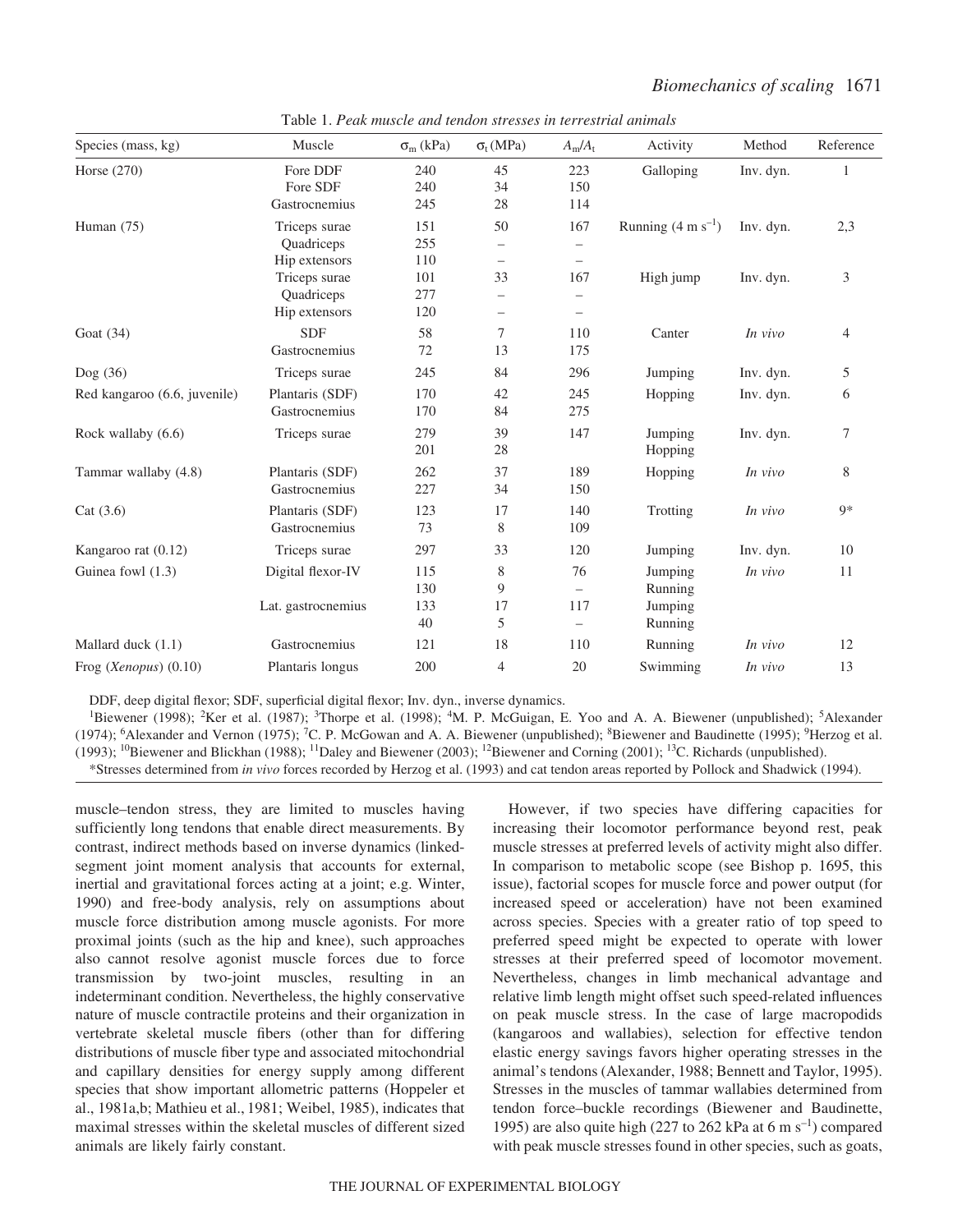

Fig. 5. Peak muscle (circles) and tendon (triangles) stresses plotted against the ratio of muscle to tendon area  $(A_m/A_t)$ , based on measurements obtained from direct *in vivo* muscle–tendon force recordings (solid) and those calculated from ground reaction forces and/or kinematics using inverse dynamics (open). Note that the variation in tendon stress (>20-fold) greatly exceeds that of muscle stress (fourfold), which may be hidden by graphing both sets of data on the same graph. Least-squares regressions are shown for both sets of data. See Table 1 for values and sources. In contrast to peak muscle stresses  $(R^2=0.069, P>0.05)$ , peak tendon stresses show a significant correlation with  $A_m/A_t$  ( $R^2$ =0.753,  $P$ <0.01).

domestic cats, guinea fowl and kangaroo rats, based on similar force–buckle recordings (Table·1). Kangaroo rat stresses are low during steady speed hopping but this allows them to increase muscle and tendon stresses dramatically when jumping. Muscle stresses in dogs and rock wallabies are similarly high during jumping, being in the range of peak isometric stress for skeletal muscle. Muscle stresses calculated to act in horses during steady speed trotting and galloping also reach high levels, which likely reflects their role in favoring tendon energy savings. It would be interesting to know how these stress levels compare with those developed when horses jump.

Before discussing biomechanical constraints on tendon design it is worth noting the important influence of size on the rate of muscle contraction and speed of limb movement. The rate of muscle shortening scales inversely with size  $(\propto W^{-0.18})$ ; Rome et al., 1990) in a manner that is generally inversely related to limb length. This corresponds to the fact that larger animals move their limb more slowly than small animals to move at a given speed. As a result, when compared at equivalent speeds (trot–gallop transition speed, preferred trotting and galloping speeds) Heglund and Taylor (1988) found that stride frequency scales  $\propto$ **W**<sup>-0.15</sup>, close to that predicted by the scaling of maximum shortening velocity. The higher stride frequencies, shorter ground contact times and faster muscle contraction rates

of smaller animals results in the use of more metabolic energy to generate a given amount of force to support their body weight (Kram and Taylor, 1990), which helps to explain their greater cost of transport compared with larger animals (Taylor et al., 1982; Taylor et al., 1970). As noted before, because of the scaling of limb EMA (Fig. 3; Biewener, 1989) quadrupeds of different size generally recruit the same volume of muscle per unit body weight, so changes in force do not account for the scaling of metabolic rate with speed and size.

### **Scale effects on tendon design and function**

A structure's safety factor and its probability of failure depend not only on the average magnitude of loading to which it is subjected, but also on how variable such loads are over a period of use (Alexander, 1981). For a given median operating stress, a structure's risk of failure increases with more variable loading. As a result, structures subjected to more variable loads of a given median magnitude may be expected to have greater safety factors than structures subjected to more predictable loads. Whereas bones may experience a broad range of loads resulting from shifting limb orientation and muscle contractile patterns, the loads that tendons bear are limited by the strength of their muscles. Tendons simply needn't bear forces greater than the maximum their muscles can produce. This would suggest that tendons might operate with particularly

low safety factors.

However, in a study of muscle–tendon architecture in different mammalian species, Ker et al. (1988) found that most mammalian tendons appear to be built with safety factors that likely exceed 8 or more, based on an estimated peak isometric force that their muscles can transmit  $(= 0.3 \text{ MPa}$  isometric stress  $\times$  the muscle's fiber area,  $A_m$ ). Only highly specialized muscle–tendon systems, such as those found in the digital flexors of horses and other ungulates, and in kangaroos and wallabies, have such slender tendons that they would be expected to operate with safety factors as low as two to three. Ker et al. (1988) interpreted the greater than expected thickness of most mammalian tendons as reflecting a need to maintain adequate stiffness, rather than sufficient strength. The high safety factors of most tendons suggest that minimizing inseries compliance (stretch) of the tendon relative to the operating length range of the muscle's fibers may be of overriding importance. Reducing tendon compliance likely favors increased control of position and length change of the muscle–tendon unit as a whole. Therefore, control of limb segment movement, rather than strength and weight savings for an adequate safety factor, appears to be the critical design of these tendons.

By contrast, the 'high stress' tendons found in the distal limbs of ungulates, canids, macropodids, and other terrestrial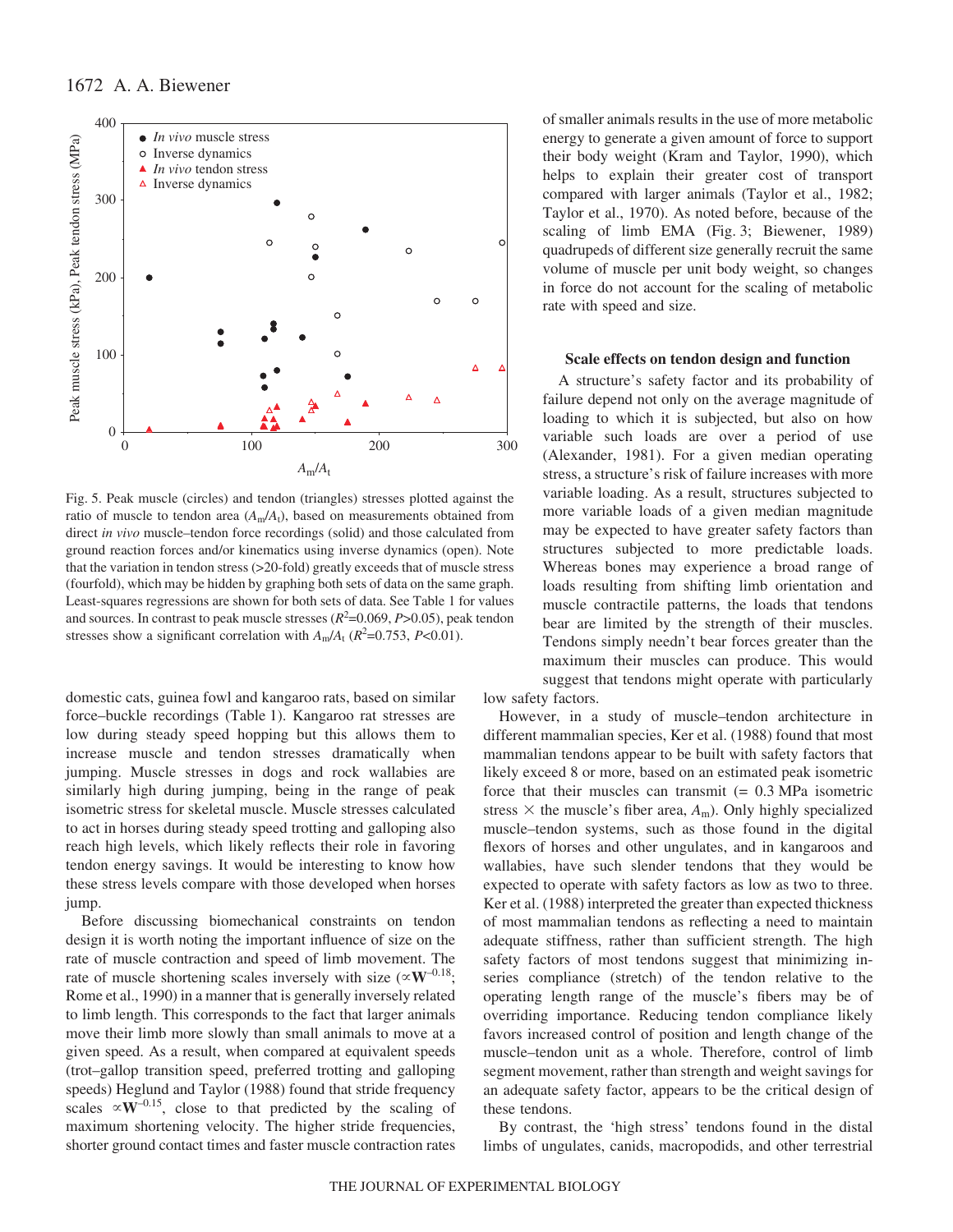

Stress-in-life (MPa)

at 5.3·Hz (from Wang et al., 1995). (B) Time of rupture for various wallaby tendons *versus* their 'stress in life' when subjected to a creep failure stress of 50 MPa (least-squares slope and  $95\%$ )

confidence intervals shown). (C) Time of rupture for various wallaby tendons when each tendon is subjected to its own 'stress in life', showing that all fail in about 5.5·h (least-squares regression slope and 95% confidence intervals shown). (D) Symbol key for the wallaby tendons tested to creep failure and their 'stress in life (=  $0.3$  MPa  $A_m/A_l$ ). B–D are from Ker et al. (2000).

animals that make effective use of elastic energy savings, must operate with low safety factors. Indeed, the operating stresses in the tendons of wallabies and kangaroos during steady, preferred speed hopping (range: 32–84 MPa, Table 1; Alexander and Vernon, 1975; Bennett, 1987; Biewener and Baudinette, 1995; Ker et al., 1986) are generally high. This prevents these animals from achieving the factorial increase in tendon stress that smaller animals, such as heteromyid kangaroo rats, benefit from when jumping or accelerating to escape predation (Biewener and Blickhan, 1988). Rapid acceleration simply is not feasible or safe for animals that have evolved slender tendons for achieving effective elastic energy storage and return at preferred speeds of movement. The strong positive allometry of energy savings in macropodids  $\propto$ **W**<sup>1.73</sup> (Bennett and Taylor, 1995), which results (in part) from a sizeinvariant low ankle EMA, is evidence of this.

These results make clear that the design of tendons in terms of failure strength and loading predictability for ensuring a minimum, but adequate, safety factor is the exception rather than the rule. Instead, most tendons appear to have higher than expected safety factors, reflecting their need to be stiff enough for muscular control of position and movement. Other tendons specialized for elastic savings operate at much lower safety factors, but this likely limits the factorial increase in locomotor performance that these animals can achieve. As a result, peak tendon stresses vary much more (>20-fold) than stresses developed in muscles (Table 1) and, in contrast to peak muscle stresses, they exhibit a significant change with differences in muscle–tendon architecture (Fig. 5). Studies of the scaling of the Achilles tendon in mammals (Peterson et al., 1984; Pollock and Shadwick, 1994) indicate that Achilles tendon energy storage is also scale-dependent  $(\propto W^{1.28})$  in quadrupedal mammals, but not as strong as in macropodids (Bennett and Taylor, 1995).

### **Fatigue damage in tendons and bones**

Skeletal support tissues are subjected to repeated loading as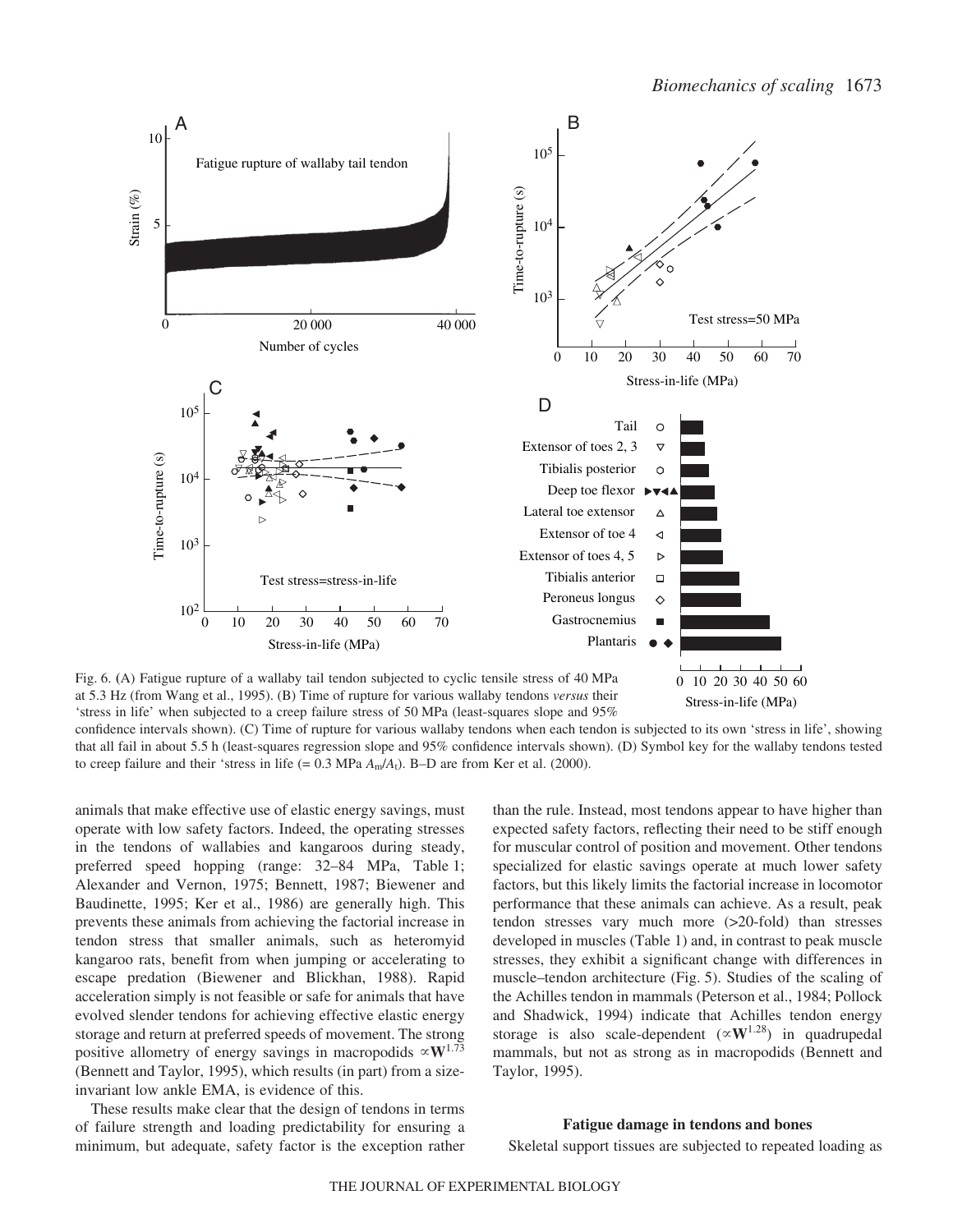## 1674 A. A. Biewener

a consequence of locomotor activity. Because of this, they are liable to fatigue failure. Repeated cyclic loading can lead to fatigue damage accumulation, with the result that a structure, or the material of which it is built, fails at a stress that may be much lower than its failure stress for a single or very few cycles of loading (Ashby, 1999; Currey, 2002). Among other factors, the rate of damage accumulation depends on the number and frequency of loading cycles, as well as their stress magnitude and amplitude (and whether stresses reverse from compression to tension). Unless fatigue damage is repaired, cyclic loading will therefore reduce a structure's safety factor and eventually lead to its fatigue failure. However, because remodeling and repair are common features of many biological tissues, it has been generally believed that, except for extreme loading circumstances (such as those that new army recruits or elite athletes experience), failure resulting from fatigue damage may not be a significant feature of the mechanical design of most organisms.

Carter and colleagues (Caler and Carter, 1989; Carter and Caler, 1983; Carter and Hayes, 1976) carried out early work on the fatigue properties of mammalian compact bone and found that compact bone from various sources, tested under different loading conditions, generally fails from creep at faster rates when loaded at higher stresses, and when subjected to cyclic loading fails at  $>10^6$  loading cycles for stress amplitudes in the range of  $50-100$  MPa. (Currey, 2002) discusses these data and speculates that a migrating animal might sustain this number of loading cycles over a period of month, but at much lower stress levels than those that operate during fast locomotion. Given that damage accumulation is likely to be repaired, it would appear that under only the most strenuous physical conditions is fatigue failure a problem for maintaining the structural integrity of a bone. It remains unclear if wild populations of animals undergoing natural activity patterns incur skeletal fatigue fractures.

In recent work Ker and colleagues (Ker et al., 2000; Wang and Ker, 1995; Wang et al., 1995) have examined the fatigue rupture of different types of tendons, based on cyclic loading and creep rupture under *in vitro* conditions (Fig. 6). They found that tendons fail after a surprisingly few loading cycles  $(40,000 \text{ or } \text{less})$  at test stresses  $(40 \text{ MPa})$  well below the failure stress of tendon  $(~100–120$  MPa for a single loading cycle). When subjected to a constant stress that was 50% or less of their failure stress, the tendons also ruptured over fairly short periods of time. When 'low stress' tendons (e.g. tail and digital extensor tendons) of a wallaby were compared with 'high stress' tendons (e.g. plantaris and digital flexor tendons), Ker et al. found that the 'low stress' tendons failed over much shorter times (as low as  $1 h$  or less) at a given test stress  $(50 MPa)$  than the 'high stress' tendons (up to 22 h; Fig. 6B). However, when each tendon was subjected to its 'stress-in-life' (calculated based on the peak isometric force that the tendon's muscle would transmit to the tendon =  $0.3 \text{ MPa} \times A_{\text{m}}/A_t$ ; see Table 1), Ker et al. found that the different tendons all failed at generally the same time:  $\sim$  5.5 h under a constant creep load (Fig. 6C). Despite the apparently high safety factors of most

tendons (Ker et al., 1986), the surprisingly short fatigue life of the different tendons suggests that the tendons, like bones, must undergo ongoing repair of damage that accumulates as a result of cyclic loading during locomotor activity. Otherwise, fatigue failure may result. It seems probable that under *in vivo* conditions, with the tendon cells alive and the local matrix biochemistry intact, damage would not accumulate at a rate as rapid as the *in vitro* tests suggest. Nevertheless, these dramatic results indicate that fatigue damage likely affects the safety factors of tendons and bones, and needs to be considered in relation to skeletal structures are loaded over longer periods of use.

Given the occurrence of fatigue damage, it seems likely that scaling effects on longevity that influence lifetime loading histories may affect the relative importance of design for fatigue failure in different sized animals. Many factors influence a species' lifespan, but in general larger animals live longer than small animals, with lifespan generally scaling  $\propto$ **W**<sup>1/4</sup> (Calder, 1984; and see Speakman p. 1717, this issue). This suggests that fatigue damage accumulation may be increasingly prevalent in larger, longer-lived animals. Small animals, such as rodents, with less determinant growth may also benefit from continued growth and modeling of their skeletal tissues, with the consequence that any damage resulting from repeated loading might be removed as an ongoing feature of growth. Because of this, larger animals may operate with smaller safety factors than small animals when fatigue damage over lifetime use is considered. However, the increased longevity of larger animals might be offset by the fact that they take fewer strides over a lifetime of activity (reflecting their longer limbs and lower stride frequency). Similar to the general scale invariancy of the number of lifetime heart beats and breaths, animals of different size may also, on average, take the same number of total steps in a lifetime, offsetting the possible size effect on fatigue failure.

One way to test this might be to compare the relative fracture incidence in natural populations of small *versus* large animals, with the prediction that smaller animals would suffer a lower incidence of limb bone fractures. Unfortunately, other than for certain primates, including humans, horses, and a few other vertebrate species, such data are difficult to obtain (Alexander, 1981), and other factors that affect safety factors (e.g. loading variability) are also are likely to complicate these comparisons and the interpretations that may be drawn from them.

Much of the author's work reflects the efforts and abilities of his students and colleagues, which has been supported by grants from the NIH (AR-047679) and NSF (IBN-9306793).

#### **References**

- **Alexander, R. M.** (1974). The mechanics of a dog jumping (*Canis familiaris*). *J. Zool. Lond.* **173**, 549-573.
- **Alexander, R. M.** (1979). Allometry of the limb bones of mammals from shrews (Sorex) to elephant (Loxodonta). *J. Zool.* **189**, 305-314.
- **Alexander, R. M.** (1981). Factors of safety in the structure of animals. *Sci. Prog.* **67**, 119-140.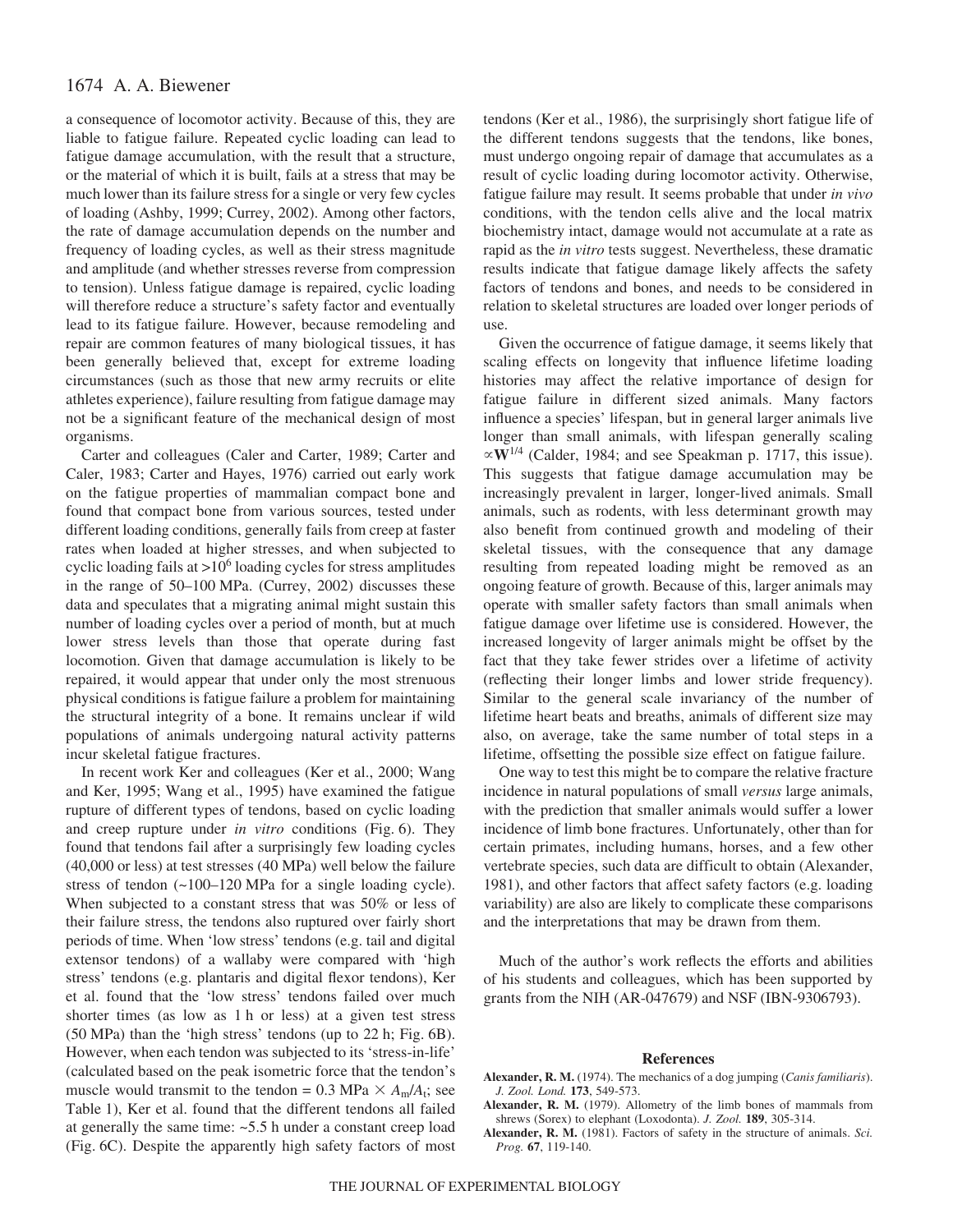- **Alexander, R. M.** (1988). *Elastic Mechanisms in Animal Movement.* Cambridge, UK: Cambridge University Press.
- **Alexander, R. M., Goldspink, G., Jayes, A. S., Maloiy, G. M. O. and Wathuta, E. M.** (1979). Allometry of the limb bones of mammals from shrew (Sorex) to elephant (Loxodonta). *J. Zool. Lond.* **189**, 305-314.
- **Alexander, R. M. and Jayes, A. S.** (1983). A dynamic similarity hypothesis for the gaits of quadrupedal mammals. *J. Zool. Lond.* **201**, 135-152.
- **Alexander, R. M., Langman, V. A. and Jayes, A. S.** (1977). Fast locomotion of some African ungulates. *J. Zool. Lond.* **183**, 291-300.
- **Alexander, R. M. and Vernon, A.** (1975). The mechanics of hopping by kangaroos (Macropodidae). *J. Zool. Lond.* **177**, 265-303.
- **Ashby, M. F.** (1999). *Materials selection in mechanical design.* Oxford, UK: Butterworth Heinemann.
- **Bennett, M. B.** (1987). Fast locomotion of some kangaroos. *J. Zool. Lond.* **212**, 457-464.
- **Bennett, M. B. and Taylor, G. C.** (1995). Scaling elastic strain energy in kangaroos and the benefits of being big. *Nature* **378**, 56-59.
- **Bertram, J. E. A. and Biewener, A. A.** (1990). Differential scaling of the long bones in the terrestrial Carnivora and other mammals. *J. Morph.* **204**, 157-169.
- **Biewener, A. A.** (1982). Bone strength in small mammals and bipedal birds: do safety factors change with body size? *J. Exp. Biol.* **98**, 289-301.
- **Biewener, A. A.** (1983). Locomotory stresses in the limb bones of two small mammals: the ground squirrel and chipmunk. *J. Exp. Biol.* **103**, 135- 154.
- **Biewener, A. A.** (1989). Scaling body support in mammals: limb posture and muscle mechanics. *Science* **245**, 45-48.
- **Biewener, A. A.** (1990). Biomechanics of mammalian terrestrial locomotion. *Science* **250**, 1097-1103.
- **Biewener, A. A.** (1998). Muscle-tendon stresses and elastic energy storage during locomotion in the horse. *Comp. Biochem. Physiol. B* **120**, 73-87.
- **Biewener, A. A.** (2003). *Animal Locomotion.* Oxford, UK: Oxford University Press.
- **Biewener, A. A. and Baudinette, R. V.** (1995). *In vivo* muscle force and elastic energy storage during steady-speed hopping of tammar wallabies (Macropus eugenii). *J. Exp. Biol.* **198**, 1829-1841.
- **Biewener, A. A. and Blickhan, R.** (1988). Kangaroo rat locomotion: design for elastic energy storage or acceleration? *J. Exp. Biol.* **140**, 243- 255.
- **Biewener, A. A. and Corning, W. R.** (2001). Dynamics of mallard (*Anas platyrynchos*) gastrocnemius function during swimming *versus* terrestrial gait. *J. Exp. Biol.* **204**, 1745-1756.
- **Biewener, A. A., Farley, C. T., Roberts, T. J. and Temaner, M.** (2004). Muscle mechanical advantage of human walking and running: implications for energy cost. *J. appl. Physiol.* **97**, 2266-2274.
- **Biewener, A. A., Swartz, S. M. and Bertram, J. E. A.** (1986). Bone modeling during growth: dynamic strain equilibrium in the chick tibiotarsus. *Calc. Tiss. Int.* **39**, 390-395.
- **Bou, J., Casinos, A. and Ocana, J.** (1987). Allometry of the limb bones of insectivores and rodents. *J. Morphol.* **192**, 113-123.
- **Calder, W.** (1984). *Size, Function and Life History.* Cambridge, MA: Harvard University Press.
- **Caler, W. E. and Carter, D. R.** (1989). Bone creep-fatigue damage accumulation. *J. Biomech.* **22**, 625-635.
- **Carrier, D. R.** (1983). Postnatal ontogeny of the musculo-skeletal system in the Black-tailed jack rabbit (Lepus californicus). *J. Zool. Lond.* **201**, 27- 55.
- **Carter, D. R.** (1987). Mechanical loading history and skeletal biology. *J. Biomech.* **20**, 1095-1107.
- **Carter, D. R. and Caler, W. E.** (1983). Cycle-dependent and time dependent bone fracture with repeated loading. *J. Biomech. Eng.* **105**, 166-170.
- **Carter, D. R. and Hayes, W. C.** (1976). Fatigue life of compact bone, I: effects of stress amplitude, temperature and density. *J. Biomech.* **9**, 27- 34.
- **Cavagna, G. A., Heglund, N. C. and Taylor, C. R.** (1977). Mechanical work in terrestrial locomotion: two basic mechanisms for minimizing energy expenditures. *Am. J. Physiol.* **233**, R243-R261.
- **Christiansen, P.** (1999). Scaling of mammalian long bones: small and large mammals compared. *J. Zool. Lond.* **247**, 333-348.
- **Currey, J. D.** (2002). *Bones: Structure and Mechanics.* Princeton, NJ: Princeton University Press.
- **Daley, M. A. and Biewener, A. A.** (2003). Muscle force-length dynamics during level *versus* incline locomotion: a comparison of in vivo performance of two guinea fowl ankle extensors. *J. Exp. Biol.* **206**, 2941-2958.
- **Galilei, G.** (1638). *Two New Sciences*. Madison, WI: University of Wisconsin Press.
- **Gatesy, S. M. and Biewener, A. A.** (1991). Bipedal locomotion: effects of speed, size and limb posture in birds and humans. *J. Zool. Lond.* **224**, 127- 147.
- **Heglund, N. C. and Taylor, C. R.** (1988). Speed, stride frequency and energy cost per stride: how do they change with body size and gait? *J. Exp. Biol.* **138**, 301-318.
- **Herzog, W., Leonard, T. R. and Guimaraes, A. C. S.** (1993). Forces in gastrocnemius, soleus and plantaris muscles for the freely moving cat. *J. Biomech.* **26**, 945-953.
- **Hoppeler, H., Mathieu, O., Krauer, R., Claassen, H., Armstrong, R. B. and Weibel, E. R.** (1981a). Design of the mammalian respiratory system. VI. Distribution of mitochondria and capillaries in various muscles. *Resp. Physiol.* **44**, 87-111.
- **Hoppeler, H., Mathieu, O., Weibel, E. R., Krauer, R., Lindstedt, S. L. and Taylor, C. R.** (1981b). Design of the mammalian respiratory system. VIII. Capillaries in skeletal muscles. *Resp. Physiol.* **44**, 129-150.
- **Ker, R. F., Alexander, R. M. and Bennett, M. B.** (1988). Why are mammalian tendons so thick? *J. Zool. Lond.* **216**, 309-324.
- **Ker, R. F., Bennett, M. B., Bibby, S. R., Kester, R. C. and Alexander, R. M.** (1987). The spring in the arch of the human foot. *Nature* **325**, 147-149.
- **Ker, R. F., Dimery, N. J. and Alexander, R. M.** (1986). The role of tendon elasticity in hopping in a wallaby (*Macropus rufogriseus*). *J. Zool. Lond.* **208**, 417-428.
- **Ker, R. F., Wang, X. T. and Pike, A. V. L.** (2000). Fatigue quality of mammalian tendons. *J. Exp. Biol.* **203**, 1317-1327.
- **Kram, R. and Taylor, C. R.** (1990). Energetics of running: a new perspective. *Nature* **346**, 265-267.
- **Main, R. P. and Biewener, A. A.** (2004a). *In vivo* bone strain through ontogeny: a comparison of two vertebrate taxa. *J. Morph.* **260**, 309.
- **Main, R. P. and Biewener, A. A.** (2004b). Ontogenetic patterns of limb loading, in vivo bone strains and growth in the goat radius. *J. Exp. Biol.* **207**, 2577-2588.
- **Maloiy, G. M. O., Alexander, R. M. and Jayes, A. A.** (1979). Allometry of the leg bones of running birds. *J. Zool. Lond.* **187**, 161-167.
- **Marden, J. H. and Allen, L. R.** (2002). Molecules, muscles, and machines: universal performance characteristics of motors. *Proc. Natl. Acad. Sci. USA* **99**, 4161-4166.
- **Margaria, R.** (1976). *Biomechanics and Energetics of Muscular Exercise.* Oxford, UK: Oxford Univ. Press.
- **Mathieu, O., Krauer, R., Hoppeler, H., Gehr, P., Lindstedt, S. L. and Taylor, C. R.** (1981). Design of the mammalian respiratory system. VII. Scaling mitochondrial volume in skeletal muscle to body mass. *Resp. Physiol.* **44**, 113-128.
- **McMahon, T. A.** (1973). Size and shape in biology. *Science* **179**, 1201-1204.
- **McMahon, T. A.** (1975a). Allometry and biomechanics: limb bones in adult ungulates. *Am. Nat.* **109**, 547-563.
- **McMahon, T. A.** (1975b). Using body size to understand the structural design of animals: quadrupedal locomotion. *J. Appl. Physiol.* **39**, 619-627.
- **Perry, A. K., Blickhan, R., Biewener, A. A., Heglund, N. C. and Taylor, C. R.** (1988). Preferred speeds in terrestrial vertebrates: are they equivalent? *J. Exp. Biol.* **137**, 207-220.
- **Peterson, J. A., Benson, J. A., Morin, J. G. and McFall-Ngai, M. J.** (1984). Scaling in tensile 'skeletons': scale-dependent length of the Achilles tendon in mammals. *J. Zool. Lond.* **202**, 361-372.
- Pollock, C. M. and Shadwick, R. E. (1994). Allometry of muscle, tendon, and elastic storage capacity in mammals. *Am. J. Physiol.* **266**, R1022- R1031.
- **Prothero, D. R. and Sereno, P. C.** (1982). Allometry and paleoecology of medial Miocene dwarf rhinoceroses from the Texas gulf coastal plain. *Paleobiology* **8**, 16-30.
- **Rome, L. C., Sosnicki, A. A. and Goble, D. O.** (1990). Maximum velocity of shortening of three fibre types from horse soleus muscle: implications for scaling with body size. *J. Physiol.* **431**, 173-185.
- **Schilder, R. J. and Marden, J. H.** (2004). A hierarchical analysis of the scaling of force and power production by dragonfly flight motors. *J. Exp. Biol.* **207**, 767-776.
- **Selker, F. and Carter, D. R.** (1989). Scaling of long bone fracture strength with animal mass. *J. Biomech.* **22**, 1175-1183.
- **Taylor, C. R., Heglund, N. C. and Maloiy, G. M. O.** (1982). Energetics and mechanics of terrestrial locomotion. I. Metabolic energy consumption as function of speed and size in birds and mammals. *J. Exp. Biol.* **97**, 1-21.
- **Taylor, C. R., Schmidt-Nielsen, K. and Raab, J. L.** (1970). Scaling of